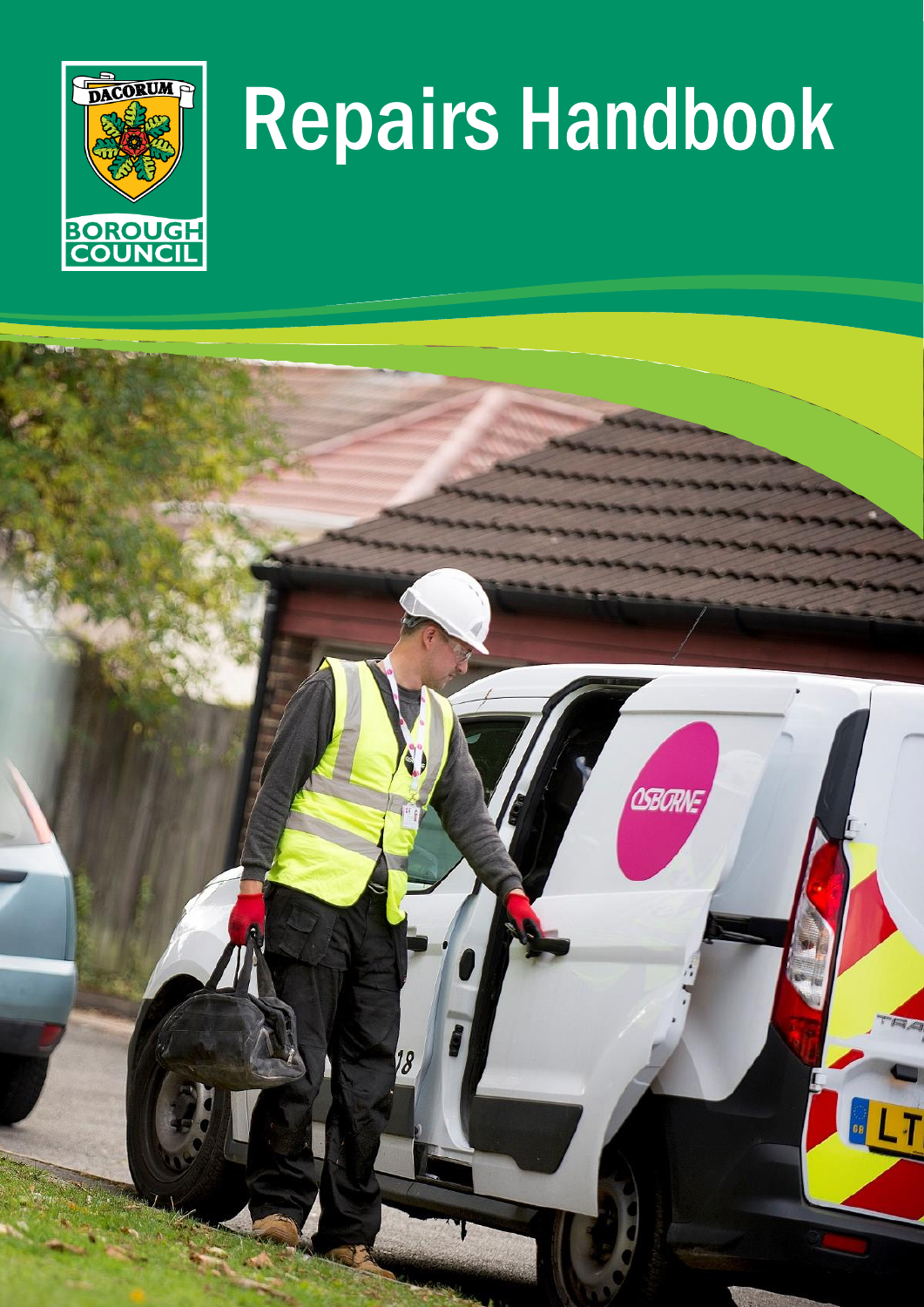# Introduction

### Welcome to your repairs handbook.

Keeping your home a safe and enjoyable place to live is important to us.

This handy guide sets out the service you can expect to receive from Osborne Property Services and Sun Realm, our repairs and maintenance partners. It also tells you how we can support you with repairs that are your responsibility.

We understand that repairs and maintenance can sometimes be disruptive. Our partners' skilled tradespeople will always try to carry out repairs at a time to suit you. We value the security of your home and ensure that all our contractors carry identification, which they must show before entering your home.

The quickest and easiest way to report a non-urgent repair is to visit our website and report online. All out-of-hours emergency repairs need to be reported by phone.

- You can request repairs online a[t www.dacorum.gov.uk/repairs](http://www.dacorum.gov.uk/repairs)
- **or call our Freephone number 0800 018 6050** 
	- Select option 1 for Sun Realm (gas and central heating repairs and boiler servicing)
	- Select option 2 for Osborne (repairs)

Best wishes

Fiona Williamson Assistant Director for Housing





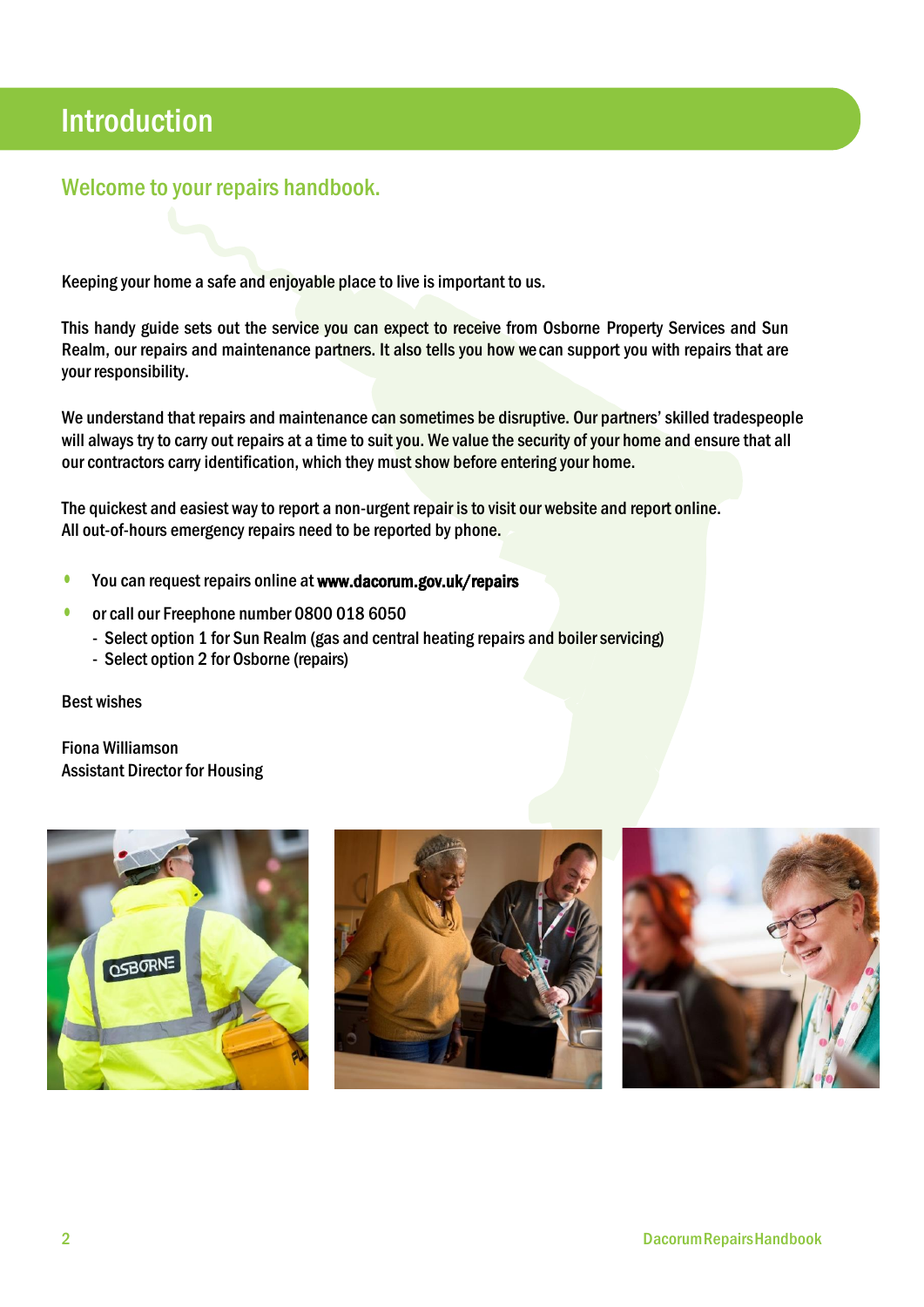## The service you can expect

- We will carry out emergency repairs 24 hours a day every day of the year. They will be carried out within 24 hours of you reporting the problem, or within four hours if there is a health and safety risk.
- We will complete all other repairs within 20 days, except where we need specialist materials or we need to get into your home to carry out thework.
- You may be charged for repairs if they are needed because of neglect or wilful damage or you have deliberately given us incorrect information.

### To report a repair within office hours

### 8am to 5.15pm,MondaytoFriday Online:

Go to our online repairs ordering service at [www.dacorum.gov.uk/repairs](http://www.dacorum.gov.uk/repairs) Do not use the online repairs ordering service if you need to report an emergency repair.

### By phone:

Use the Freephone number 0800 018 6050 Option 1 for Gas and central heating repairs and Option 2 for all other repairs Your call may be recorded.

# Emergency repairs out of office hours

Between 5.15pm and 8am, everyday of the year, weekends and public holidays.

### By phone:

Use the Freephone number 0800 018 6050. Your call will be recorded. Do not use the online repairs ordering service if you need an emergency repair.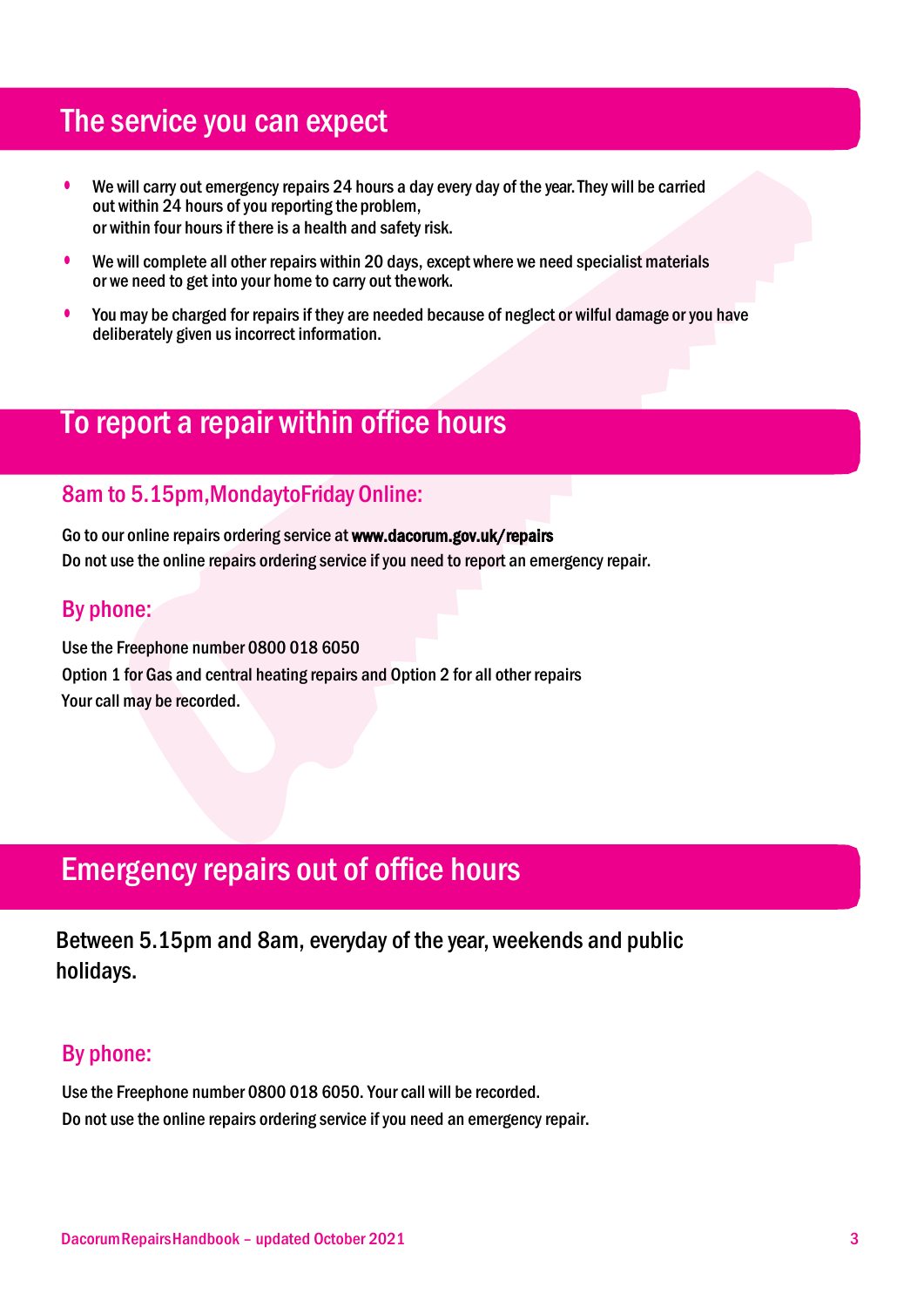# What happensnext?

### Whenyou report a repair we will look at the information you have provided and give the job a target date.

We aim to complete most routine repairs within 15 working days.

We will 'make safe' all repairs that we consider to be urgent within one working day. We may need to make a second appointment to complete the job. This would usually be within 20 days.

# Appointment slots

When you ask for a repair inside your home we will offer you a morning or afternoon weekday appointment. All routine repairs are carried out Monday to Friday.

# Morning appointments are between 8am and 12.30pm. Afternoon

### appointments are between 12pm and 5pm.

We will send you a letter offering you the first available appointment that falls within the times you have told us are convenient for you. For repairs inside your home, you (or someone else over the age of 18) must be there to let us in.

If you cannot make the suggested time please call us as soon as possible on 0800 018 6050 to arrange a different appointment.

#### IMPORTANT:

Repairs carried out because of damage or neglect by you or anyone living with or visiting you will be charged to you at full cost. This includes any repairs needed to put right work that you have carried out and is not of a satisfactory standard. It is your responsibility to report repairs promptly so that your home remains in a safe condition and meets the Decent HomesStandard. If you end your tenancy, you must leave your home in an acceptable condition, or we will recharge you for the work needed to put it right.

You can find details of the cost of some frequently-recharged repairs in the Recharges Price List on our website.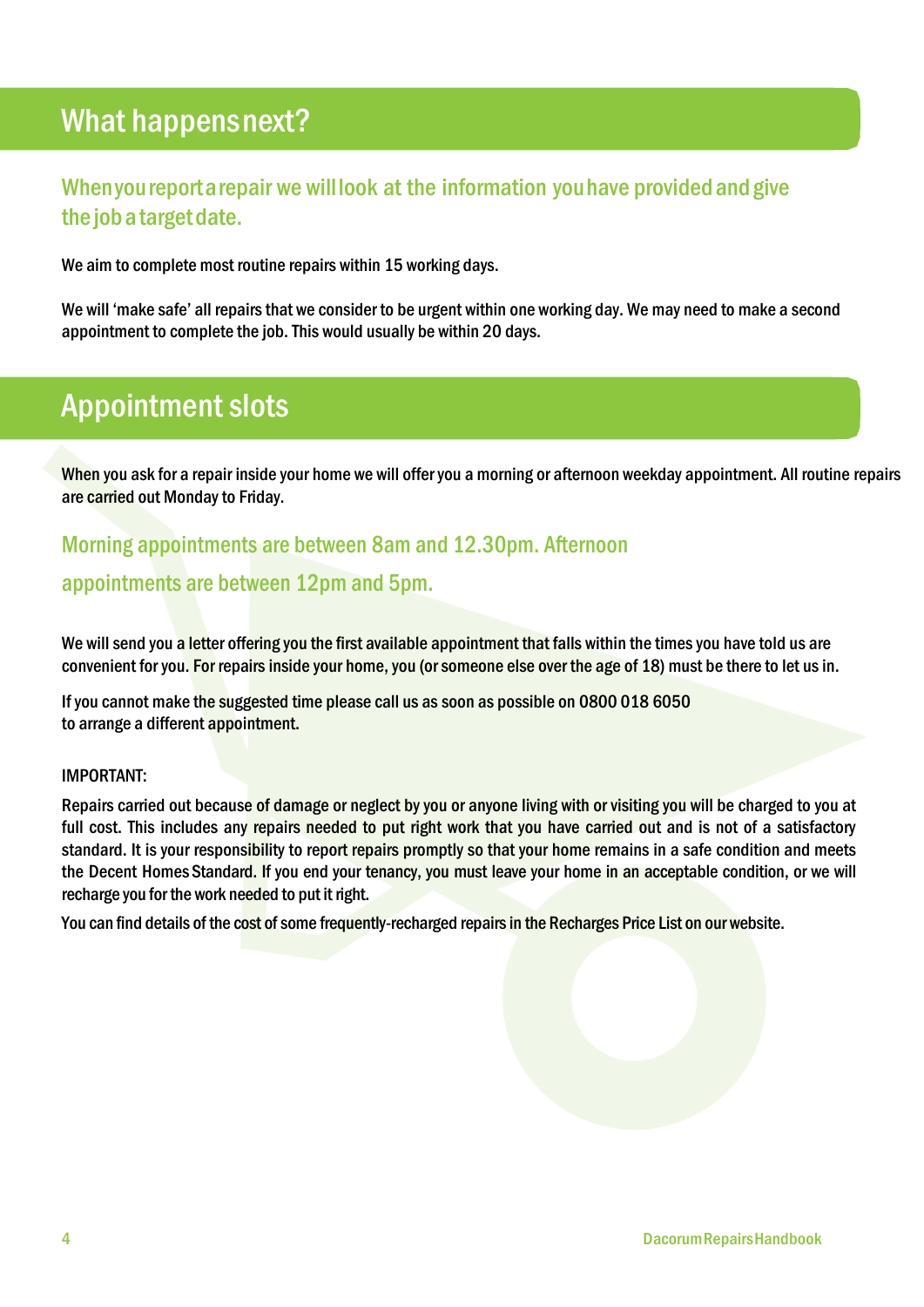# What is an emergency?

The emergency out-of-hours service is for reporting major repairs needed to avoid the danger of injury or serious damage, such as:

- Total loss of power please check there is not a power cut to the area;
- Uncontrollable water leak turn off your stopcock and contact us;
- **•** Impact damage to your home (such as vehicle collision); or
- Fire in your home that makes the property uninhabitable.

If you call us out and we find the repair is not a genuine emergency, we will charge you an emergency call-out fee.

Please remember that all emergency repairs must be reported by telephone: Use the Freephone number 0800 018 6050. Your call will be recorded.

# What should I do if I suspect there is a gas leak?

If you think there could be a gas leak or you notice any fumes coming from a gas appliance:

- $\times$  Do not turn any electrical switches on or off
- $\times$  Do not use naked flames
- $\times$  Do not smoke
- Do turn off the gas at the meter
- Do open all windows and doors
- Do phone National Grid on 0800 111 999to report the leak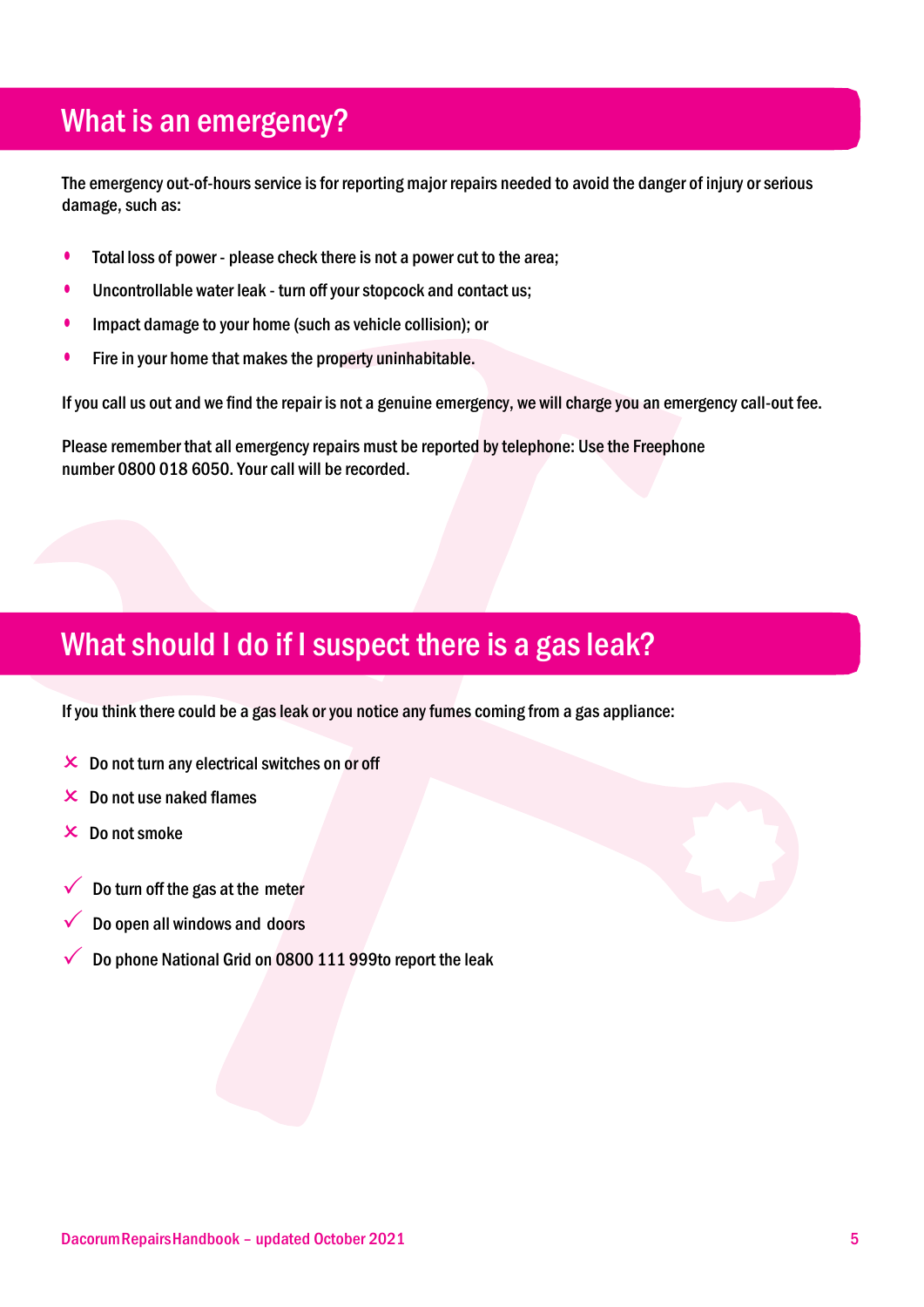# Your right to repair

There are certain repairs that we must carry out within specified time limits.

### We should carry out repairs within one working day if:

- **•** you have no water or electricity
- you have no gas or there is a gas leak inside the property
- windows or doors are not secure (for example after a burglary)
- **•** there is a leak from a pipe, tank or cistern
- **•** the flue to an open fire or boiler is blocked
- the heating or hot-water system is not working between 31 October and 1 May
- the sewage drain or soil stack are blocked (or you only have one toilet and itcan't be flushed)
- **•** Electrical lighting or fittings are unsafe

### We should carry out repairs within three working days if:

- you have lost some of your water or electricity supply
- the heating or hot-water system is not working between 1 May and 31 October
- a tap cannot be turned on or off
- **•** you have a loose banister or handrail, or rotten wood on the floor or stair treads

### We should carry out repairs within seven working days if:

- $\bullet$  the roof is leaking
- an entry phone on a door is not working
- an extractor fan is broken

Demoted tenants do not qualify for the right to repair scheme.

There is more information about your rights as a council tenant on the Government's website: [www.gov.uk/council-housing](http://www.gov.uk/council-housing)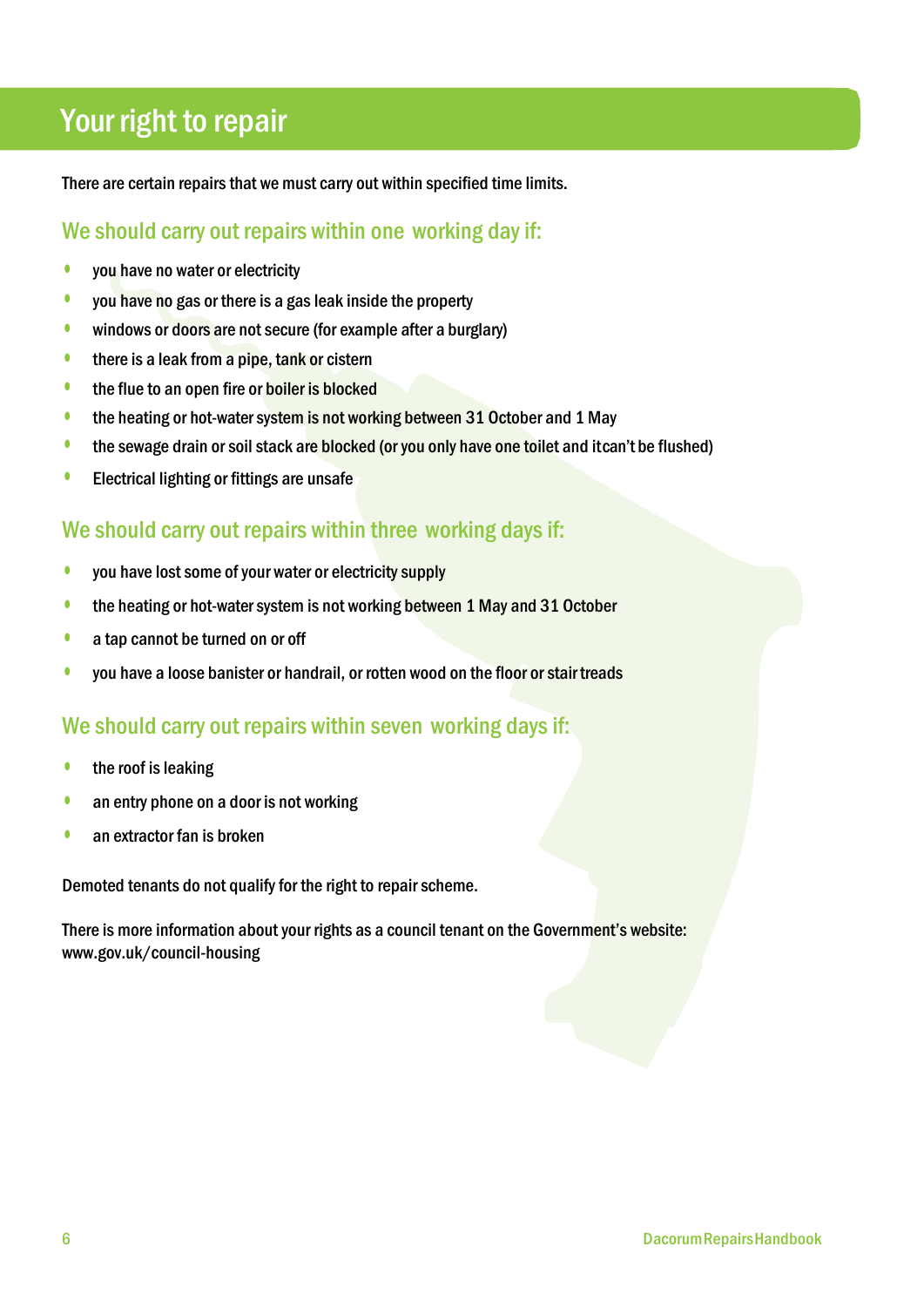# Which repairs are my responsibility?

Some repairs and maintenance of your home is your responsibility. You should deal with them yourself at your own expense and ensure the work is carried out to a satisfactory standard.

- **•** Blocked sinks, baths and toilets <sup>1</sup>
- Clothes poles and rotary driers except those in communal drying areas
- Curtain rails and batons (unless you live in our Passivhaus block at St Peter's Court,Gadebridge)
- Decoration and painting inside the property, including redecorating damage caused by mould and mildew
- Doorbells<sup>2</sup>
- **Driveways except for access to council garages and blocks**
- Fences and garden walls <sup>3</sup>
- Fuses in plugs
- Garden maintenance all grass, flowerbeds, shrubs, trees, wooden or metal sheds
- Garden taps
- Garden paths and patios except those installed by us in communal areas
- Glass to doors and windows on the outside of your home
- Glass inside your home
- **•** Kitchen fittings, minor repairs<sup>4</sup>
- Light bulbs including fluorescent strips, security lights and enclosed fittings not in communalareas, except steam proof light fittings provided and installed by us
- **•** Locks when replacement is needed because keys have been lost or stolen <sup>5</sup>
- Mould and mildew unless caused by a structural defect
- Pest control wasps' nests (unless the nest needs to be removed so that we can carry out other work)
- Plugs and chains for sinks, basins and baths
- Satellite dishes and TV aerials except for communal systems provided by us
- Shower screens and curtains
- Smoke detector batteries
- Toilet seats except specially adapted seats provided by us because you are elderly or disabled
- 1 Ifyou reportblockedwastepipes and we find household objectslodged inside themwewill charge you the cost of repair. Pipes are easily blocked by wet wipes, nappies, sanitary products, excessive amounts of toilet tissue, children's toys or cooking fat. Do not pour hot fat down waste pipes or drains.
- 2 We will repair specially adapted doorbells for people with hearing loss.
- 3 Our leaflet 'Garden Fences' givesmore information.Thisis available on the Tenants' Handbook page of our website: [www.dacorum.gov.uk/tenantshandbook](http://www.dacorum.gov.uk/tenantshandbook)
- 4 New kitchens are supplied with a pack of spare parts. You are responsible for all minor repairs.
- 5 Replacement locks and keys will be recharged to you. However, you can make a claim for the cost if youhave Dacorum Tenants' Home Contents Insurance.